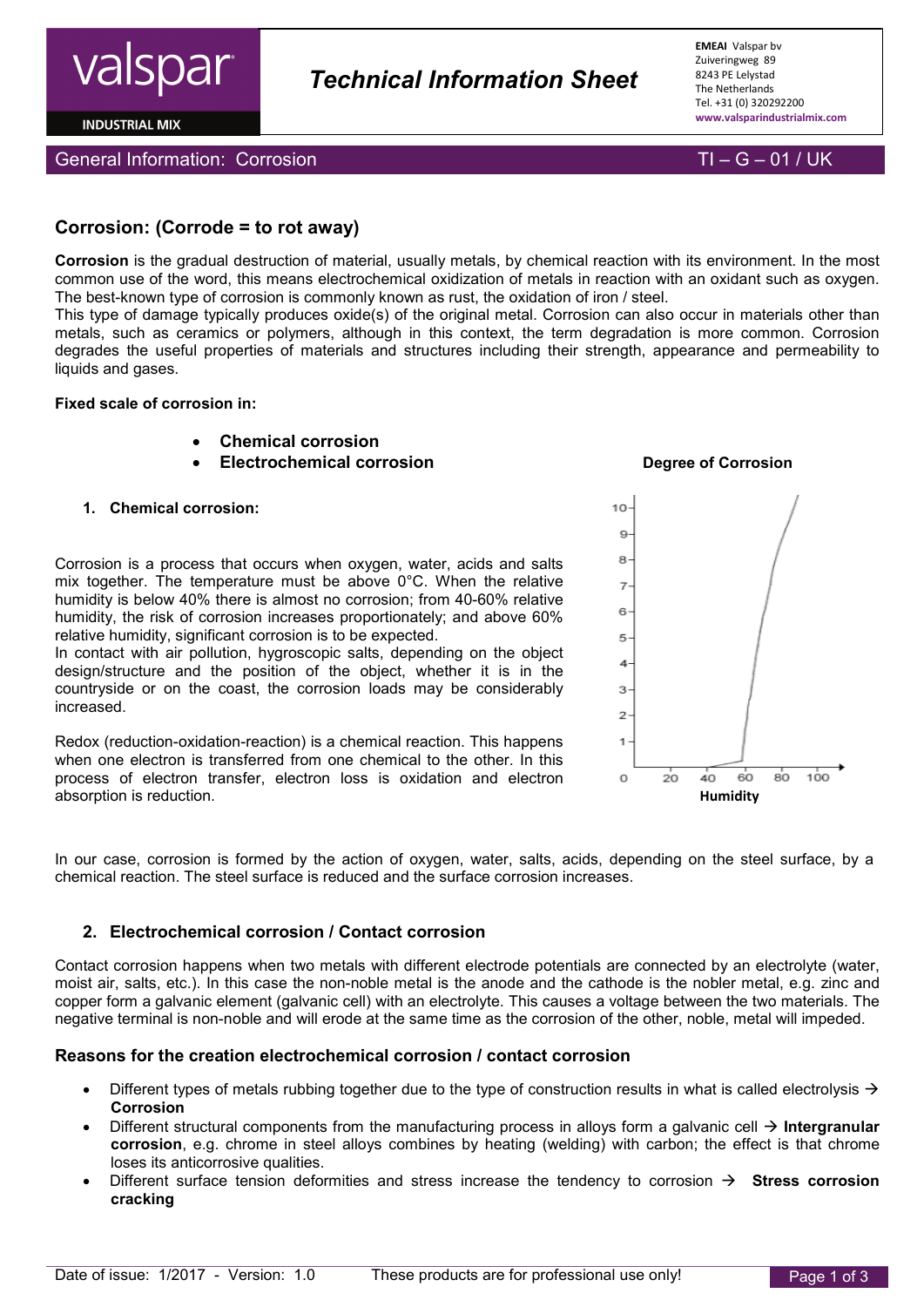

# *Technical Information Sheet*

**EMEAI** Valspar bv Zuiveringweg 89 8243 PE Lelystad The Netherlands Tel. +31 (0) 320292200 **www.valsparindustrialmix.com**

**INDUSTRIAL MIX** 

### General Information: Corrosion TI – G – 01 / UK

### **Standard electrode potential of metals**

(At 298.15 K / 25°C)

| Non-noble      |        | negative (-) |        |        |  |           |         | possitive $(+)$ |  | <b>Noble</b> |  |
|----------------|--------|--------------|--------|--------|--|-----------|---------|-----------------|--|--------------|--|
| 2,37 V         |        |              |        |        |  | Magnesium |         |                 |  |              |  |
| 1,66 V         |        |              |        |        |  | Aluminum  |         |                 |  |              |  |
|                | 0,76V  |              |        |        |  |           | Zinc    |                 |  |              |  |
| 0,76V          |        |              |        |        |  | Chrome    |         |                 |  |              |  |
|                | 0,49V  |              |        |        |  |           | Nickel  |                 |  |              |  |
|                | 0,41V  |              |        |        |  |           | Iron    |                 |  |              |  |
|                | 0,40V  |              |        |        |  |           | Cadmium |                 |  |              |  |
|                | 0,14V  |              |        |        |  |           | Stannic |                 |  |              |  |
| $0,13$ V       |        |              |        |        |  | Lead      |         |                 |  |              |  |
| 0 <sub>V</sub> |        |              |        |        |  | Hydrogen  |         |                 |  |              |  |
| Copper         |        |              |        |        |  | $+0,52V$  |         |                 |  |              |  |
| Silver         |        |              |        |        |  | $+0,8$ V  |         |                 |  |              |  |
| Platinum       |        |              |        |        |  | $+1,2$ V  |         |                 |  |              |  |
| Gold           |        |              |        |        |  | $+1,4$ V  |         |                 |  |              |  |
|                |        |              |        |        |  |           |         |                 |  |              |  |
| $-2,5$         | $-2,0$ | $-1,5$       | $-1,0$ | $-0,5$ |  | 0         | $+0,5$  | $+1,0$          |  | $+1,5$       |  |

This chart above shows the **standard electrode potential of metals.** When measuring different metals with an electro voltage device it is found that each type of metal contains different values. The result of each value is in the first column. If aluminum (-) 1,66 V is combined with Iron (-) 0,41 V in a structural object and the object is situated in an area of high humidity, (above 60%), this will result in a buildup of electronic cells and the electrons in the material will move from the noble to the non-noble metal. The contact area will have more negative electrons, and this will increase contact corrosion.

#### • **The composition of the electrolyte**

This type of corrosion depends on the duration of bare metal exposure to moisture. This is accelerated in adverse conditions. When the bare metal has been exposed to moisture, electrolytes with a high conductivity can occur, e.g. in areas with increased levels of industrial pollution, such as salt air, acid rain or where there is contact with sea water or on salted roads.

#### • **The size of the contact surfaces and the surfaces of the components (surface area ratio)**

Where metal pieces, e.g. hot-dip galvanized steel (negative charge – 0,76 V) are larger in terms of their contact area with other metal (smaller negative and positive charge), the connection is not usually a problem - quite the contrary. However, if the surface of the hot-dip galvanized steel is smaller than the other connected metal area, there is a need for great caution - e.g., clamps in galvanized steel to copper pipes.

#### • **The oxidation products on the surface of the metals**

If the metal surfaces are heavily oxidized and so influence your voltage potentials, this will have a decisive influence on the extent of corrosion.